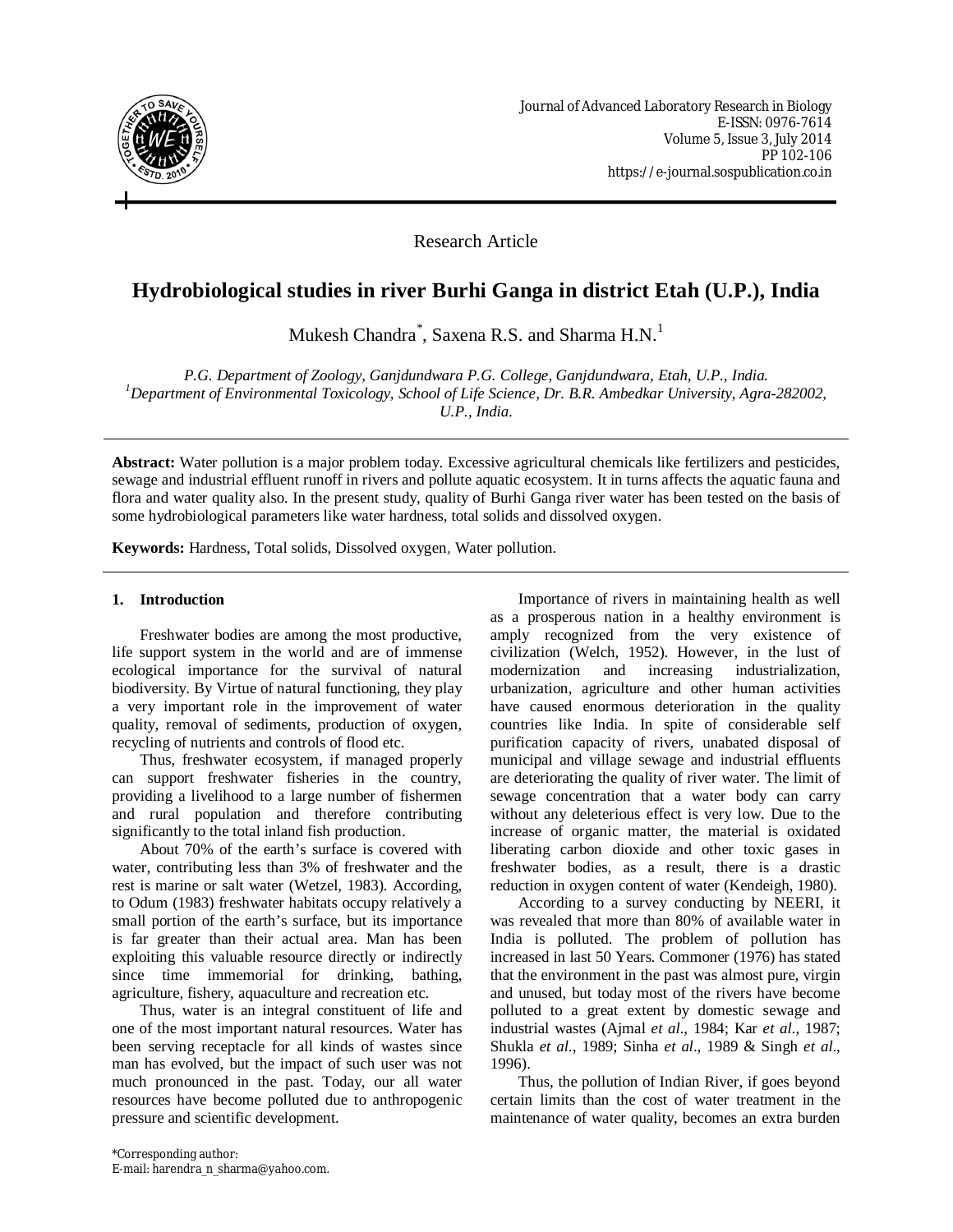on the economic condition of the country. This may adversely affect all the user of water, such as domestic, agricultural, aquacultural, industrial, including hydropower production and other requirements of human settlement. Fast changing nature, intensity of human activity and pollution load generated in the basin is an important aspect to formulate pollution control programs and policies. Thus, great and urgent need for such a study in India qualifies itself, beyond doubt in the national interest.

A proper development and extension of fishing programs assume greater significance since they add much not only to the welfare of the rural population engaged but also to the well being of the districts as Etah is economically and industrially backward district of Uttar Pradesh.

Fortunately, district Etah has plenty of water resources ideal for fishery or underwater agriculture. Besides Ganga the other freshwater bodies suitable for fishing exercise are in the form of small seasonal rivers like Burhi Ganga, Kali, Esan, Aring, Kari, Neem, Sengar some lakes like Dariyabganj Jheel in Aliganj tehsil, Patna Jheel in Jalesar tehsil and Rustumgarh Jheel in Marhera town of Etah district and more than twenty large sized major ponds.

The fish production in Burhi Ganga is also fast depleting due to improper methods of fishing and fish marketing and pollution caused mainly by sewage and dense of submerged and surface macrophytes. Thus, the need for ecobiological studies for freshwaters is more conspicuous than ever before, because the freshwater ecosystem is most indiscriminately exploited in Etah district.

## **2. Materials and Methods**

#### **2.1 Selection of site**

The Burhi Ganga has been one of the most prominent and sacred rivers of India through ages. The prime objective of any analytical monitoring program is to obtain analytical data, which clearly depicts the system being studied. Thus, the basic objective of analysis of various types of water sample and blood sample of fishes collected is to assess the potential in a region taking into consideration both quality and pollution aspects due to pollution.

> **Site-A**: Pratappur village; **Site-B**: Kader Ganj and; **Site-C**: Nardauli village.

In addition to these, there are numerous cremation grounds near the bank of the river, which also contribute towards pollution. It is not only these places that contributed to the wastes, but also the colonies and industrial units that are present around or in the near vicinity of the river.

## **2.2 Experimental protocol**

The proposed work has been taken to study the hydrobiological properties of river Burhi Ganga in Etah district. To study hydrobiology at least three sampling stations *viz*. A, B, and C will be set up in some distant places as per map, from where water samples will be collected monthly to study hydrobiological properties.

## **2.3 Collection of water samples**

The sample is usually only a small part of the total volume and is representing the total mass only to the degree of uniformity of chemical composition. In their natural state, surface and groundwater are subjected to forces that promote mixing and homogeneity. The chemical quality of surface water is the resultant of the geologic, hydrologic, biologic and cultural environment of the water and varies from time to time as well as from place to place.

Care is taken to obtain a sample that is truly representative of existing conditions and to handle it in such a way that it does not deteriorate or become contaminated before it reaches the laboratory. The details of collections vary so much with local conditions that no specific recommendation would be universally applicable.

Sampling at the first stage was performed to study the variability in the physical conditions and chemical characteristics used as a measure of water quality. Collection of water samples was made for the period year 2012-2013 at 15 days interval. The water samples were collected at the depth of six inches below the river surface. Separate samples from three sampling sites A, B, and D were collected for the measurement of various components of water.

The water sample was collected by simply dipping up the container below the surface of the water (6" to 8" depth) without formation of bubbles and then deslopperings the same, when the bottles get completely filled against the direction of the flow of water, the bottles were stoppered and taken out from the stream.

An important factor affecting the result is the presence of turbidity, the physical and chemical changes from the time of storage or aeration prior to analysis and the method used for its removal. Temperature, pH changes are significant in a matter of minute. Dissolved gases may be lost or gained. Therefore, these determinations were carried out at the experimental site.

Immediately after the collection of the samples, it was made possible to measure the water quality nonspecific characteristics such as pH and temperature. Measurement of the other characteristics subject to physical or chemical changes was subsequently followed. Standard methods (APHA, 1989) were employed to preserve the sample, at least for 24 to 36 hours. The analysis was completed without further delay.

In case of wastewater samples, it was considered necessary to prevent the possible physicochemical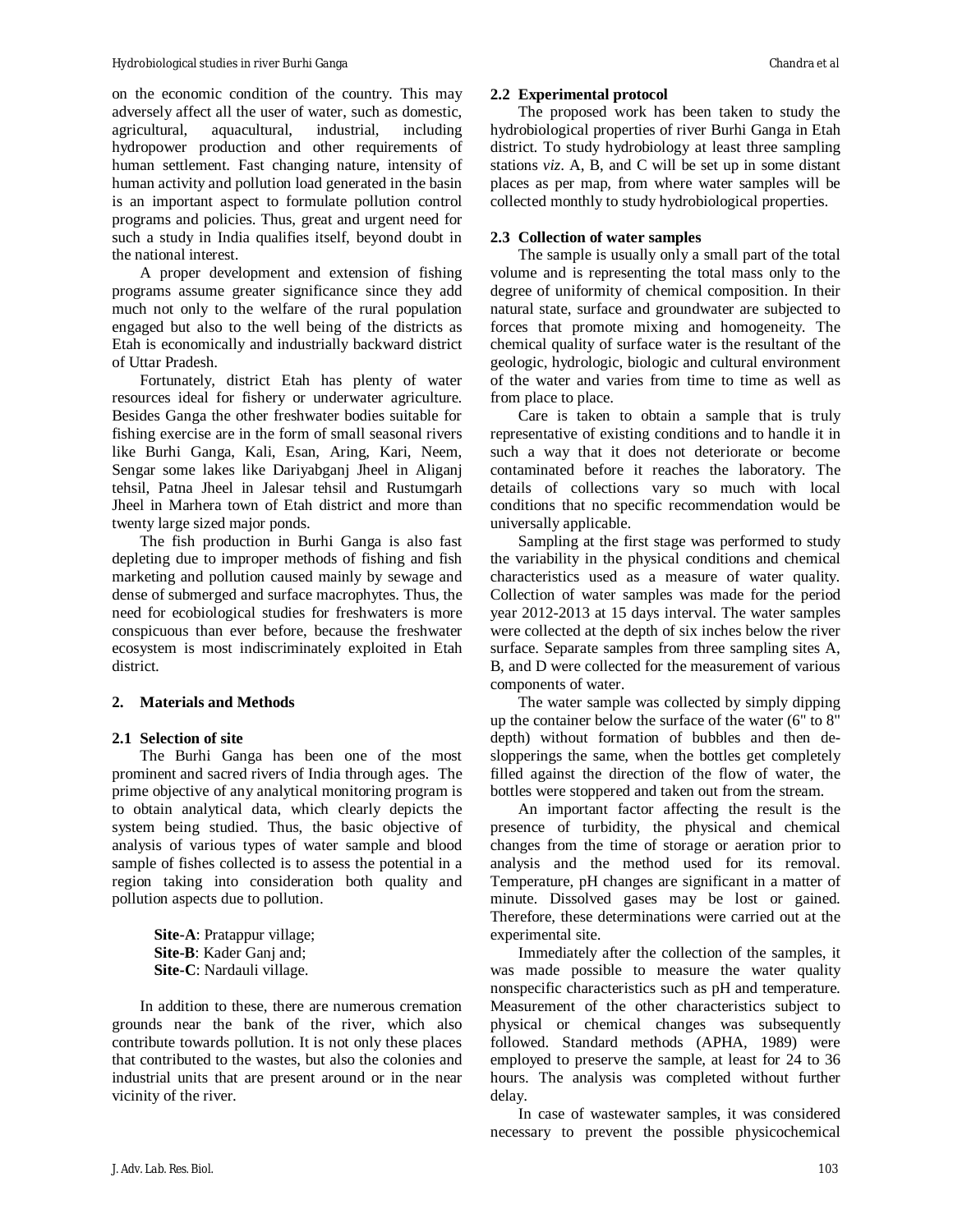changes. Accordingly, samples were kept in a frozen state  $(0-4<sup>0</sup>C)$  to inhibit such changes.

It is also highly desirable to seal the water sample bottle carefully prior to its transport to the laboratory. A minimum to time elapses between collection of water samples and analysis should occur and the bottles once opened, the sample should be analyzed as soon as possible.

Analytical procedures mentioned in Standard Methods for the examination of water and wastewater were followed for the measurement and estimation of various parameters reported in this thesis. All, the reagents and colorimetric solution were prepared and purified according to these procedures. Reagents were prepared by using A.R. Grade Chemicals.

#### **2.4 Hardness**

Temporary hardness is caused by the presence of bicarbonates of calcium and magnesium and permanent hardness (non-carbonate hardness) is mostly due to sulphate. It is analyzed by EDTA titrimetric methods of Barnard *et al*., 100ml of water sample was taken into 250ml Erlenmeyer flask. 1ml ammonium buffer and 3 drops of Eriochrome black t indicator was added and then titrated with an EDTA solution until the color changes from red to blue. The hardness was calculated as below:

**Temporary hardness (mgI<sup>-1</sup>)** = 
$$
\frac{\text{ml of EDTA}}{\text{ml of water sample X } 1000}
$$

#### **2.5 Total solids**

Total solids were determined by the addition of dissolved and suspended solids.

## **2.5.1 Suspended solids**

To determine the suspended solids, 100ml sample was filtered through Whatman's no. 1 filter paper which was previously weighted and then kept the filter paper along with the filtrate into the oven up to dryness. The value was then calculated as under:

**Suspended solids (mgl<sup>-1</sup>)** = 
$$
\frac{(A-B) X 1000}{m1 sample}
$$

Where  $A = weight$  of filter paper with suspended solids  $(mg)$  and B = initial weight of filter paper  $(mg)$ .

#### **2.5.2 Dissolved solids**

Dissolved solids were estimated with the help of hydrometer; 1.25 liter filtered water was taken into a cylinder and the hydrometer was dipped into the sample. After the stagnant position of the hydrometer, the reading was noted and calculated with the help of calibrated table in mgl $^{-1}$ .

#### **2.6 Dissolved Oxygen**

For the analysis or oxygen dissolved in water, the sample is taken out from the sampling bottle with the help of the rubber siphon into separate airtight glass stoppered bottles of 250ml Capacity. Utmost care and precautions are taken to avoid bubbling so that atmospheric oxygen is not diffused inside the bottle containing the sample water.

#### **3. Results and Discussion**

Hardness of water is understood to be a measure of the capacity of water to precipitate soap. The magnitude of pollution in any aquatic system is marked by hardness of water. It is chiefly due to the presence of  $Ca^{++}$  and  $Mg^{++}$  ions, but Fe<sup>++</sup>,  $Cu^{++}$  and  $Zn^{++}$  also showing same correlation with hardness. Sharma *et al*., (1981) observed that the high pollution load discharged by sewage drain into the river water is directly related to the hardness of water. Hardness of the river water is of considerable significance in connection with the discharge of the sewage effluents containing pollution as indicated by the variation in the concentration of the hardness of water. During, the present investigation the hardness were maximum in summers (962.3mg/l) and the minimum in monsoon respectively; while minimum (539.6mg/l and 634mg/l) in August 2012 and 2013.

The low values of hardness in rainy season were mainly due to the addition of rainwater and the high concentration of the hardness in the river due to a large reduction in flow and proportionately greater effect of the sewage effluent flow in the river. These findings gain support by Rai (1974), Singh and Singh (1990) and Patel and Patel (1993). The water having higher hardness value causes heart diseases (Reter, 1974).

Total solids in water are composed mainly of carbonates, bicarbonates, chlorides, sulphates, phosphates and nitrates of cation like Ca, Mg, Na, K, organic matter, silt and other partied. In polluted water, the increase in the concentration solids depends upon the type of pollutants. The suspended matter in the aquatic system considered as suspended solids and dissolved solids in the water. The total solids are one of the major pollutional parameters as it shows an increasing affinity with the pollutional condition. Prasad and Saxena (1980) and (Verma *et al.*, 1977) David and Ray (1966) stated that solids may change the osmotic regulation and caused suffocation to fish in the high dissolved oxygen.

In the present study, it was noted that the total solids were high in monsoons (1756.3mg/l and 1936.4mg/l) in the year 2012 and 2013 respectively but appreciably high amount was also present in winter summer and autumn. In spite of this fact, water turbidity was recorded low in summer, winter and autumn, which may be because of the gradual sedimentation of suspended solids in the bottom of the river due to the reduced flow of water which favoured the effective sedimentation. Prasad and Saxena (1980) stated that pollutional load is directly related or proportional to dissolve solid. A significant positive correlation, i.e. +0.796 was observed by Mittal (1988) during the assessment of Karwan river water quality.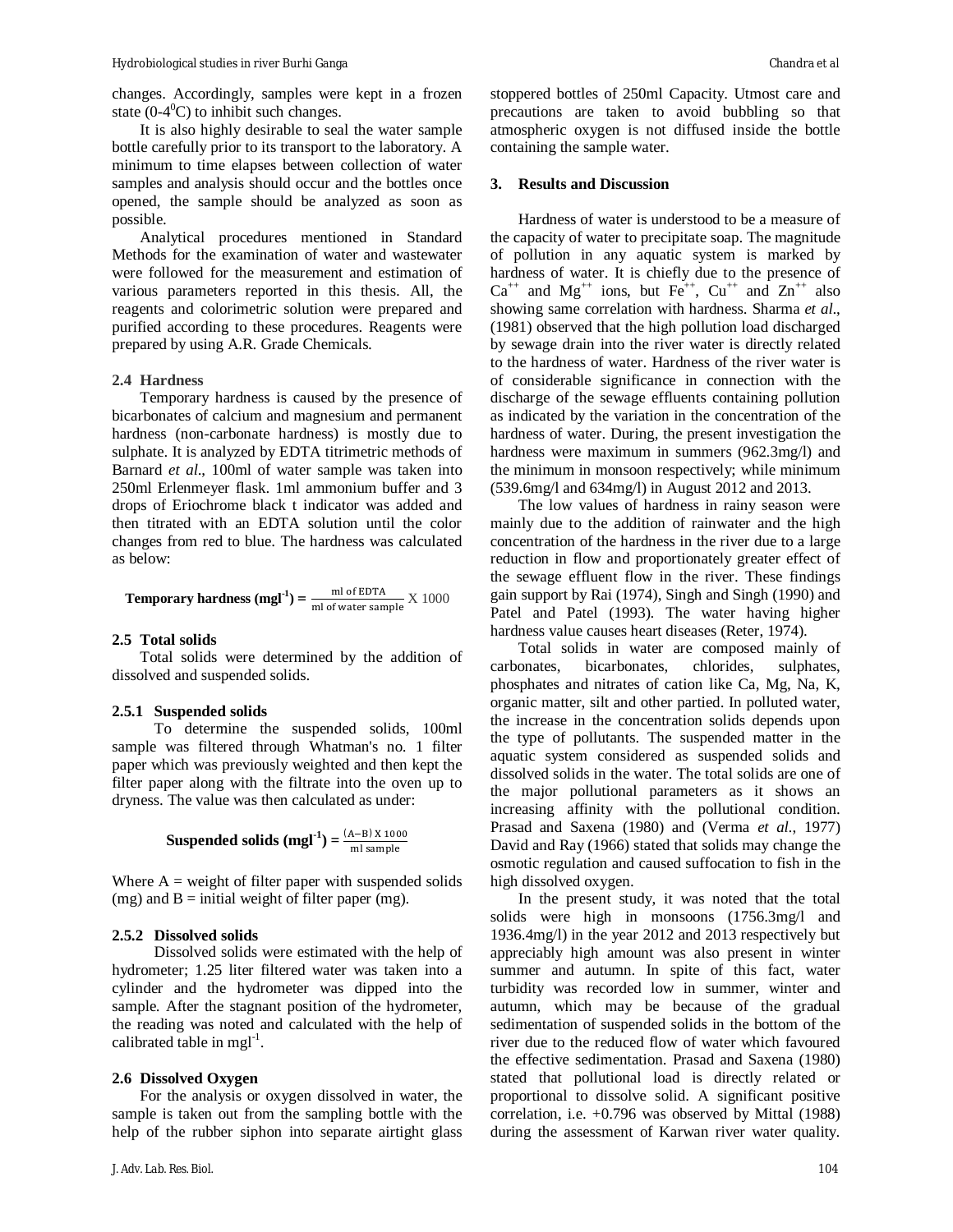According to David (1956) Rana (1982 and 1995) and Singh and Ghosh (1999) total increase in monsoon,

when loading of the soluble salts from the catchments area increases as a result of the surface runoff.



**Fig. 1. Monthly Variations in hardness (mg/l) at three sites in river Burhi Ganga.**



**Fig. 2. Monthly Variations in Total solids (mg/l) at three sites in river Burhi Ganga.**



**Fig. 3. Monthly Variations in dissolved oxygen (mg/l) at three sites in river Burhi Ganga.**